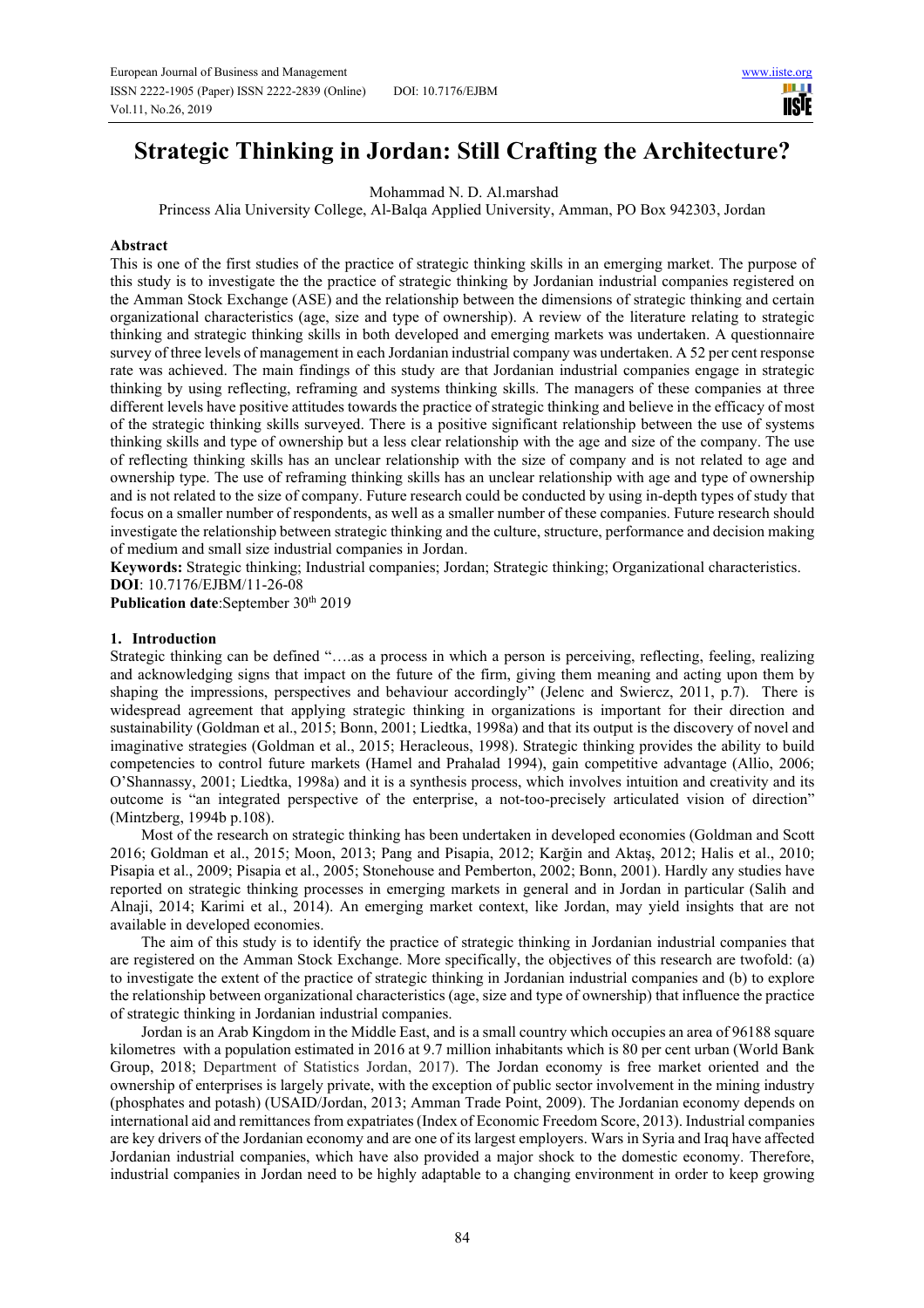**III IISTE** 

and compete with other industrial organizations inside and outside Jordan. This may include the use of different skills to lead their organizations strategically and to deal with the challenges and changes taking place in the business environment.

# **2. Literature review**

## **2.1 Strategic Thinking**

There is no agreed definition of the term "strategic thinking" (Tavakoli and Lawton, 2005; Heracleous, 2003; O'Shannassy, 2003; Bonn, 2001; Lawrence, 1999; Heracleous, 1998; O'Shannassy, 2001; Lawrence, 1999; Kustschera and Ryan, 2009; O'Shannassy, 1999). Many authors have used the concept of strategic thinking interchangeably with other concepts such as strategic management and strategic planning (Mainardes, Ferreira and Raposo, 2014; Salih and Alnaji, 2014; Bonn 2001; Liedtka 1998a; Wilson 1994), and this has created significant confusion in the literature (Goldman and Casey, 2010; Casey and Goldman, 2010; Steiner et al., 1983). Some think that the expression "strategic thinking" describes all thinking in relation to strategy, rather than to indicate a specific way of thinking with precise characteristics (Liedtka, 1998a). Wilson (1994 p.14) observed that: "this continuing search for improvement has profoundly changed the character of strategic planning so that it is now more appropriate to refer to it as strategic management or strategic thinking". The term strategic thinking was widely used at the end of the twentieth century **(**Allio, 2006; O'Shannassy, 2001; Liedtka, 1998a) and the term has been associated with an attempt by an organization to strengthen or gain competitive advantage. Indeed the existence of this relationship to competitive advantage gave prominence to the term "strategic thinking" (Baloch and Inam, 2007; Abraham, 2005; Bonn, 2005; Raimond, 1996; Bonn and Christodoulou, 1996; Mintzberg, 1994b; Wilson, 1994).

Some authors have differentiated between strategic planning and strategic thinking (Mainardes, Ferreira and Raposo, 2014; Heracleous, 1998; Liedtka 1998a; Mintzberg, 1994a; Mintzberg, 1994b; Liedtka, 1998b; Graetz, 2002). For instance, the role of strategic planning is "to realise and support strategies developed through the strategic thinking process and integrate these back into the business". In contrast, the role of strategic thinking is "to seek innovation and imagine new and very different futures that may lead a company to redefine its core strategies and even its industry" (Graetz, 2002 p. 457). Indeed, according to Mason (1986), the strategic thinking process includes all stages of strategic management that precede the strategic planning process, while Kustschera and Ryan (2009), Liedtka (1998a) and Mintzberg (1994a) indicate that strategic thinking is a way of thinking which is characterized by specific properties (Figure 1). Its outcome is an integrated perspective of the organization (Mintzberg, 1994b) which accords with the view of Hamel and Prahalad (1994) who used the term "crafting strategic architecture" to denote the concept of strategic thinking.



#### Source: Liedtka (1998a)

Heracleous (1998) and Mintzberg (1994a, 1994b) state that strategic thinking is a synthesizing process which results in the effective deployment of intuition and creativity in the formulation of strategic directions for an organization, while strategic planning is the analytical procedure aimed at the programming of pre-identified strategies which it has adopted. Strategic thinking refers to the deployment of the skills and abilities, which are necessary for an individual to undertake strategic management tasks (Alsallem, 2005). Therefore, strategic thinking is concerned with solving strategic issues and conceptualizing the future of an organization (Bonn, 2005 and O'Shannassy, 2001, 2003). The solving of strategic issues may take place at all levels of the organization (Monnavarian et al., 2011; Goldman, 2008; Tavakoli and Lawton, 2005; O'Shannassy, 2003; Graets, 2002; O'Shannassy, 2001; Mintzberg, 1994a; Mason, 1986). In other words, individuals at all levels of management in an organization - not just senior managers - can share thoughts, analysis and action and think strategically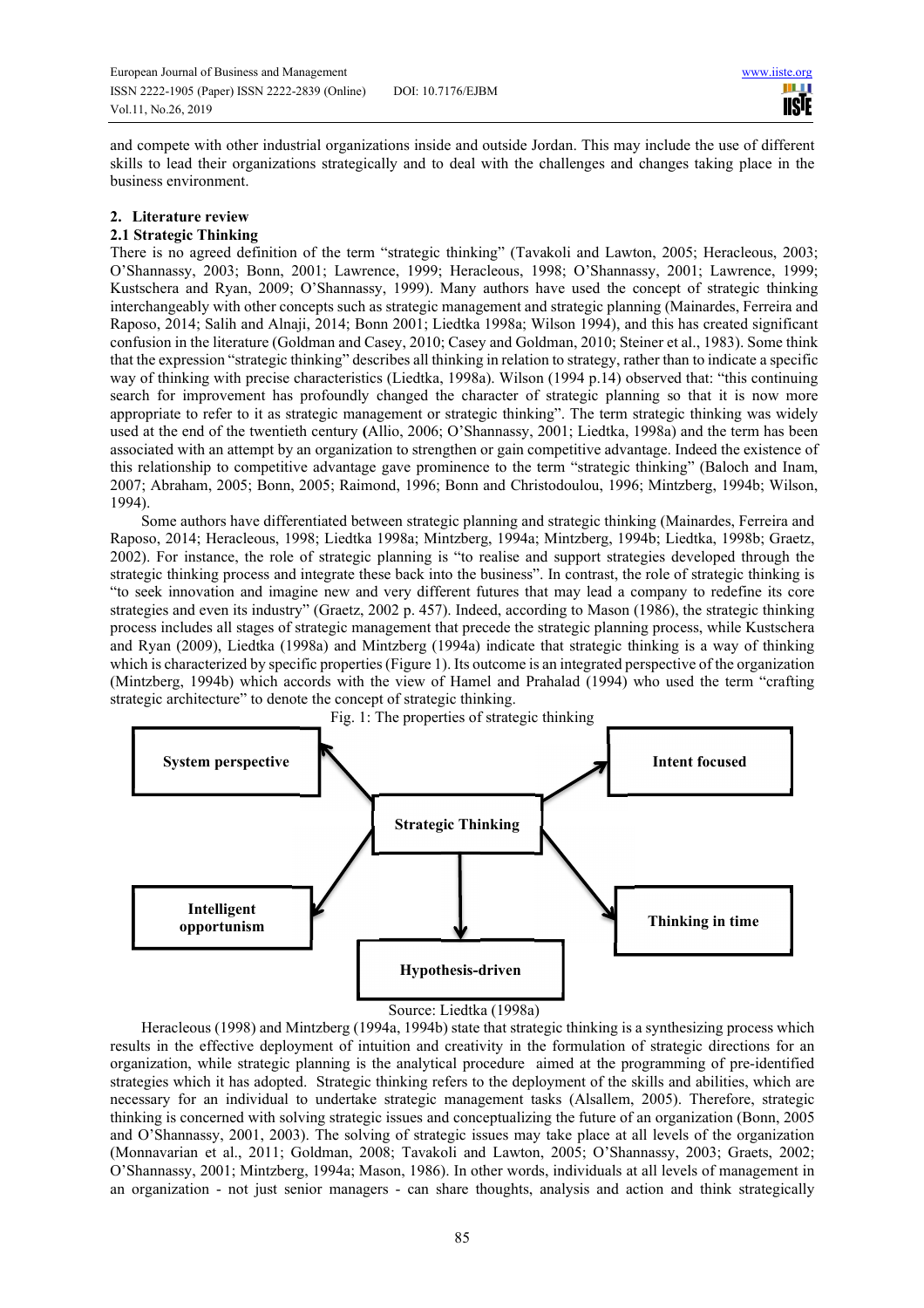(Goldman, 2008; O'Shannassy, 2003). Organizations that succeed in addressing strategic thinking at all management levels should be able to improve their decision-making processes, resulting in higher quality strategies and greater competitive advantage (Bonn, 2005).

It is possible to define the term strategic thinking in a "broad" or a "narrow" way. The narrow definition concentrates on Eastern, creative, generative, divergent, synthetic thinking processes, while the broad definition tries to connect these thought processes with Western, analytical, rational, convergent thinking processes. The former view is linked with Mintzberg (1994a, 1994b) whereas the latter view is linked with writers such as Bonn (2005); O'Shannassy (2001); Liedtka (1998a); Raimond (1996); and Wilson (1994).

Raimond (1996 p.212) compared strategic thinking processes in Eastern and Western organizations. He divided the process of strategic thinking into two types: strategy as "intelligent machine", which depends on collecting data and processing them to be used as information to determine the main critical factors in the external environment, and "strategy as creative imagination", which depends on our imaginations "where we ideally want to be in, say, 10 or 20 years' time".

### **2.2 The Dimensions of Strategic Thinking**

There are a number of different types of strategic thinking skills which are associated with the practice of strategic thinking in organizations (Torkamani and Maymand 2016; Al-Zu'bi 2016; Goldman et al., 2015; Khalili et al., 2015; Khalili et al. 2015; Moon, 2013; Karğin and Aktaş 2012; Turkay et al., 2012; Pang and Pisapia, 2012; Monnavarian et al., 2011; Pisapia et al., 2011; Halis et al., 2010; Goldman, 2009; Gallen, 2006; Pisapia et al., 2005; Bonn, 2005; Bonn, 2001). Three thinking skills, or cognitive processes, have been identified as being of particular importance (Pang and Pisapia, 2012; Karğin and Aktaş 2012; Turkay et al., 2012; Halis et al., 2010; Pisapia et al., 2005). These are systems thinking skills, reframing thinking skills and reflecting thinking skills. They complement each other and are a potential way to distinguish between successful leaders and less successful leaders (Pisapia et al., 2005) and, by implication, organisations.

Systems thinking relates to a leader's ability to see systems holistically, by understanding the properties, forces, patterns and interrelationships which shape the behaviour of the system, and which therefore provides alternatives for action. Reflecting thinking means the capability to weave logical and rational thinking, by the use of perceptions, experience and information, to make judgments on what has happened, and to create intuitive principles that direct future actions. Reframing thinking relates to the leader's capability to switch attention across multiple perspectives, frames, mental models, and paradigms to generate new insights and alternatives for taking action.

Many scholars have identified the benefit of applying strategic thinking skills. For instance, Pisapia et al. (2005), Bonn (2005) and Bonn (2001) asserted that managers are able to develop unique choices and novel ideas through the application of reframing thinking skills. In addition, their use is central to the discovery of strategies and goals relating to the needs of their organizations. Pisapia et al. (2009) considered that the use of reframing thinking skills was a conscious effort by managers to switch attention to multiple perspectives in order to create new insights and choices for action. These skills allowed one to sort through problems and opportunities, to see the problems in ways that enable them to map out alternative strategies and to determine trends before others see them. Pang and Pisapia (2012) and Pisapia et al. (2009) asserted that reflective thinking skills enable individuals to use experience, perception and knowledge to understand problems, to think about the problems and inform actions. Reflective thinking enables them to use experience and perceptions to make judgments regarding what has happened in the past and is happening in the present to help them to guide their future actions. The benefits of applying systems thinking skills gives managers the ability to see systems holistically and through an understanding of their properties and forces to see patterns and interrelationships which provide choices for actions (Pisapia et al., 2009; Pisapia et al., 2005). In this context, Kaufman (1991, p.69) stated that strategic thinking may be characterized as "a switch from seeing the organization as a splintered conglomerate of disassociated parts (and employees) competing for resources, to seeing and dealing with the corporation as a holistic system that integrates each part in relationship to the whole".

Bonn (2005) emphasized that strategic thinking is an integrative process that consists of different elements. These elements include systems thinking, creativity and vision. Abraham (2005) identified five approaches to the practice of strategic thinking processes and the stretching of company thinking about different ways to compete, to deliver customer value and to grow. These approaches included differentiation, emulating entrepreneurs, finding new opportunities, being future-oriented, and being collaborative.

Al-Zu'bi (2016) conducted a study of Islamic banks in Jordan to determine the impact of strategic thinking competencies on the achievement of strategic flexibility and to determine the extent of the availability of strategic thinking and strategic flexibility. The study highlighted three competencies of strategic thinking: systems thinking, innovative thinking, and thinking-oriented vision. The measured strategic thinking competencies are based on Moon (2013) and the strategic flexibility variable is based on Matheson and Matheson (2011).

Khalili et al. (2015) conducted a study in the Ilam municipality in Iran to investigate the effects of strategic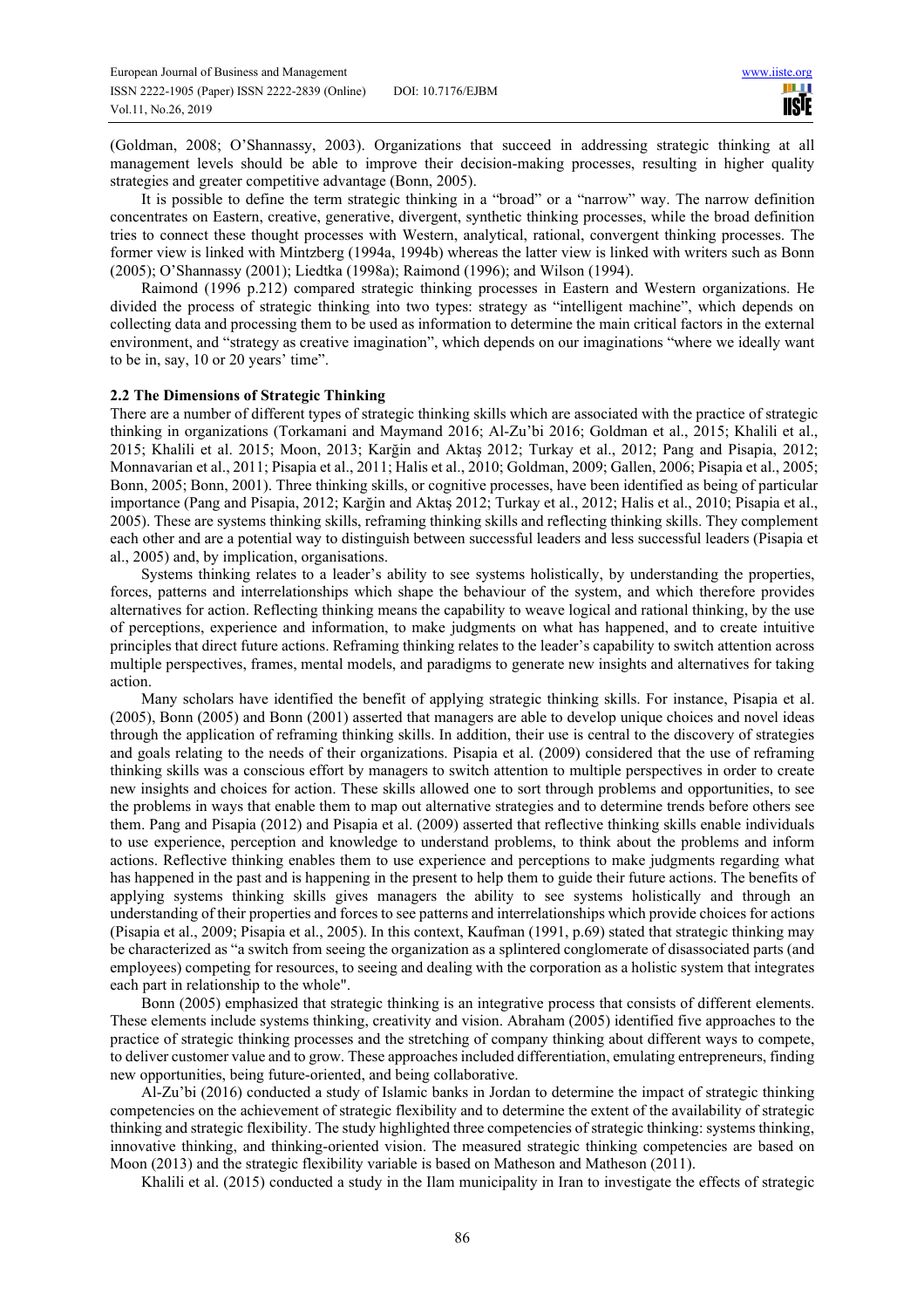thinking on organizational performance. The study highlighted five dimensions of strategic thinking that Liedtka (1998a) had developed, based on the views of Mintzberg (1994b) on strategic thinking: systems perspective, intent focus, intelligent opportunism, hypotheses driven and thinking in time. The results indicate that strategic thinking and its dimensions had a statistically significant effect on organizational performance.

Pang and Pisapia (2012) investigated the extent to which Hong Kong uses strategic thinking skills to identify effective school leaders. They measure the extent of the use of strategic thinking skills among school leaders: systems thinking, reflecting, and reframing. They found that Hong Kong schools used strategic thinking skills, but there were differences in the extent of the use of these skills. The study found that the main concern of the principals was to sustain a fit between internal organizational operations and the external environment in order to establish organizational flexibility. Moreover, at this level, principals saw the systems in a holistic way although they used systems and reframing thinking the most frequently. At the vice principal level, the main concentration was on improving operations, conflict management, creating alignment, keeping focused, communication and relationships development. Furthermore, the study found that strategic thinking skills were used to a greater degree by principals of secondary schools than principals of primary schools, while vice principals in primary schools used reflection and systems thinking to a greater degree than the principals of the secondary schools. The study also investigated the effect of organizational and personal characteristics on these skills, as well as the link between strategic thinking skills and school leader effectiveness.

Ghorbani and Kiani (2012) highlighted five components of strategic thinking in their research model which had been established by Liedtka (1998a; 1998b), based on Mintzberg's (1994) theories to evaluate organizational readiness for change, in a study in the Mashhad Municipality in Iran. The components include systematic attitudes or views, a focus on goals, conscious opportunity seeking, time, and proceeding with a hypothesis. The study found a significant relationship between these components and managers' strategic thinking and personal readiness for strategic change in the Mashhad Municipality.

Monnavarian et al. (2011) analysed the use of twelve factors in their investigation of 196 individuals in different branches of the Benetton Company located in Tehran (the capital city of Iran) to study the strategic thinking processes. These factors included creativity and attention to the past, present and future, organic structure organization, environment analysis, conflict management, awareness of the situation, futuristic approach, intelligence, diversified mind pattern, accountability, organizational climate and coordination, systematic thinking, and process approach. The study found that these elements of strategic thinking are relevant and meaningful but that their priority is not equal. In terms of involvement in the strategic thinking process, the study found that the most used items of strategic thinking are environment analysis, with intelligence, creativity and attention to the past, present and future.

Halis et al. (2010) evaluated the effects of strategic thinking skills in four and five-star hotels in Istanbul, Turkey via a study of the thoughts of hotel managers. The purpose of this study was to investigate the influence of these skills on the process of strategic planning, as well as the influence of the strategic planning process on customers' satisfaction. The study identified three cognitive processes (strategic thinking skills). These skills included systems thinking, reframing and reflecting, while the strategic planning process included the content of the strategic action plan, stakeholder analysis and participation, the existence of an action plan, and performance measurement.

## **3. Research methods**

## **3.1 Research population and sample**

The population of this research consists of all the industrial shareholding companies in Jordan, which are registered on the Amman Stock Exchange (ASE). The entire population, which consisted of seventy-five industrial companies, was included in the study. Therefore, the population is the same as the sample (Ghauri and Gronhaug, 2010). The background information about the targeted companies was obtained via a personal visit to the Amman Stock Exchange.

A self-administered questionnaire was the main data collection method. Three levels of management - high level, middle level and low level – received the questionnaire. The three levels of management are the most appropriate ones to provide valid responses to questions relating to the strategic thinking process (Moon, 2013; Monnavarian et al., 2011; Goldman and Casey, 2010; Halis et al., 2010; Gilmore, 2007; Bonn, 2005; Pisapia et al., 2005; O'Shannassy, 2003; Bonn, 2001; O'Shannassy, 2000). For instance, Bonn (2005) argued that the social context in which the employee operates affects the practice of strategic thinking. Moreover, the application of strategic thinking can be accomplished by sharing views from different levels of management in the organizational structure, which aim to foster strategic thinking among the top team and to encourage all individuals to be involved in the development of innovative or creative ideas and strategies (Bonn, 2005; Bonn, 2001; O'Shannassy, 2000).

The questionnaire is in two parts. Part 1 provides general background information about the respondents and the characteristics of participants, which were industrial shareholding companies. Part 2 provides data on the practice of strategic thinking through three strategic thinking skills (systems thinking, reflective thinking, and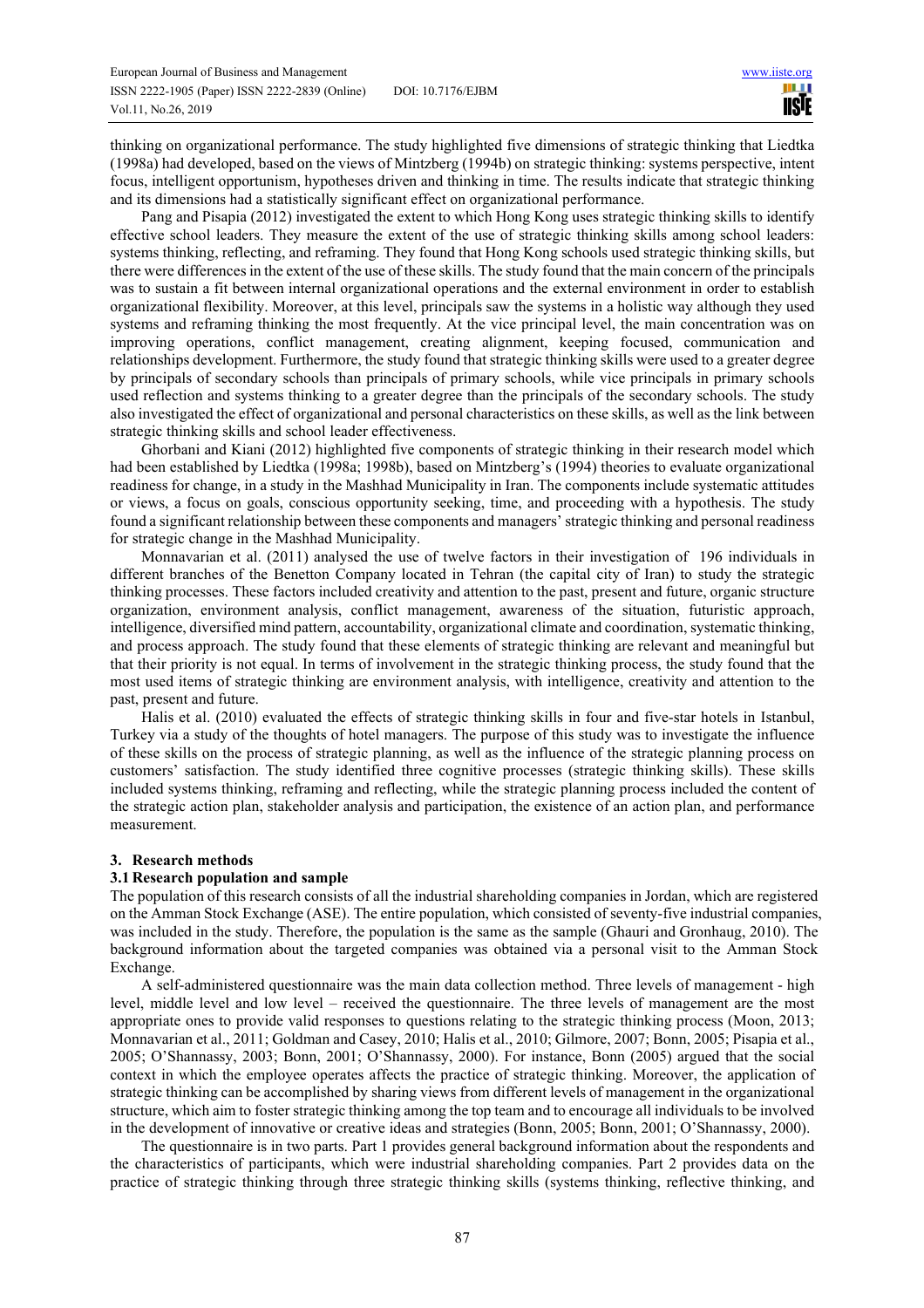European Journal of Business and Management www.iiste.org ISSN 2222-1905 (Paper) ISSN 2222-2839 (Online) DOI: 10.7176/EJBM Vol.11, No.26, 2019

**III IISTE** 

reframing thinking). 225 questionnaires were distributed to the three levels of management in 75 listed industrial companies on the Amman Stock Exchange. 117 valid responses were obtained from 39 companies. The active response rate was, therefore, 52 per cent, which is a good one since response rates between 30 per cent and 50 per cent are typical for hand delivered and hand collected questionnaires (Saunders et al, 2009). It is also comparable to previous studies undertaken in the same country (Anchor and Aldehayyat, 2016; Aldehayyat, 2011; Aldehayyat, et al. 2011; Aldehayyat and Anchor, 2008).

# **3.2 Profile of respondents**

51 per cent of respondents were over 40 years of age, 85.5 per cent were male, 6 per cent of them had less than five years working experience in their current position and 54.7 per cent had a total experience of more than 13 years. 84.6 per cent of respondent companies were under 50 years of age. 71 per cent of respondents represented small companies (less than 500 employees), 18 per cent of respondents represented medium sized companies (from 500- 1999 employees) and 10 per cent represented large companies of more than 2000 employees. The ownership types were 15.4 per cent Government or partnership with the private sector and 84.6 per cent private companies. In this study, the number of employees is the measure of company size, which is in line with a number of analagous studies in the field of strategy (Anchor and Aldehayyat, 2016; Aldehayyat, 2011; Aldehayyat and Anchor, 2010; Aldehayyat and Anchor, 2008; Gibbons and O'Connor, 2005; Stonehouse and Pemberton, 2002; Segev, 1989).

# **3.3 Measures**

The questionnaire consists of 30 items in three sets of questions related to strategic thinking skills. The first set of questions examines the use of reflecting thinking skills. Respondents were asked, on a five-point scale ranging from "almost never" to "frequently", about the use of reflecting thinking skills. The second set of questions examines the use of reframing thinking skills. Respondents indicated, on a five-point scale ranging from "almost never" to "frequently", the extent of the use of each of the nine reframing thinking skills. In the third set of questions, respondents indicated, on a five-point scale rating from "almost never" to "frequently", the extent of the use of each of the eleven systems thinking skills.

# **4. Results**

The use of reflecting skills was measured by a group of ten questions which were established on a five point Likert scale (1= Almost never, 2= Once in a while, 3= Sometimes, 4= Often and 5= Frequently). The mean for each scale was over three, which reflects a high level of use for every activity (Table 1).

| $1a0.1.$ The ase of ferrolling unificing sams (if $117$ questioniantes)                       |         |           |
|-----------------------------------------------------------------------------------------------|---------|-----------|
| Reflecting thinking skills                                                                    | $Mean*$ | <b>SD</b> |
| 1. Ask "why" questions in order to develop an understanding of problems.                      | 3.52    | 0.896     |
| 2. Try to apply your experience and knowledge to any problem.                                 | 4.16    | 0.731     |
| Accept that your preferable beliefs could be mistaken when thinking about what you<br>3.      | 3.56    | 0.834     |
| have done and the decisions you have made in solving a problem.                               |         |           |
| 4. Acknowledge the limitations of your own perspective.                                       | 3.47    | 0.847     |
| 5. Discover how you could have handled a situation better when thinking about a past          | 3.76    | 0.806     |
| decision you have made.                                                                       |         |           |
| 6. Try to find a common goal that will allow two parties within your organization who are     | 3.64    | 1.013     |
| competing or in conflict both to succeed.                                                     |         |           |
| 7. Try to take into account the use of information gathered by experience, in the solution of | 4.03    | 0.793     |
| the problem.                                                                                  |         |           |
| 8. Seek coaching by colleagues or professionals when thinking about past decisions that       | 3.59    | 0.892     |
| you have made.                                                                                |         |           |
| 9. Try to take into account the real life implications when thinking about decisions and      | 3.81    | 0.809     |
| actions you have made.                                                                        |         |           |
| 10. Seek to frame problems from different perspectives.                                       | 3.62    | 0.838     |
| Reflecting thinking skills<br>3.72                                                            |         |           |

Tab. 1: The use of reflecting thinking skills ( $n = 117$  questionnaires)

\*The mean is an average of scale  $1=$  almost never  $5=$  frequently

A significant negative correlation exists between the age of the company and the use of one reflecting thinking skill: *"Try to take into account the real life implications when thinking about decisions and actions you have made"*. The use of reflecting thinking skills has three negative and one positive relationship with the size of the company respectively. The use of reflecting thinking skills has two positive significant differences with the two types of ownership: *"Ask "why" questions in order to develop an understanding of problems" and "Try to apply your experience and knowledge to any problem"* (Table 2).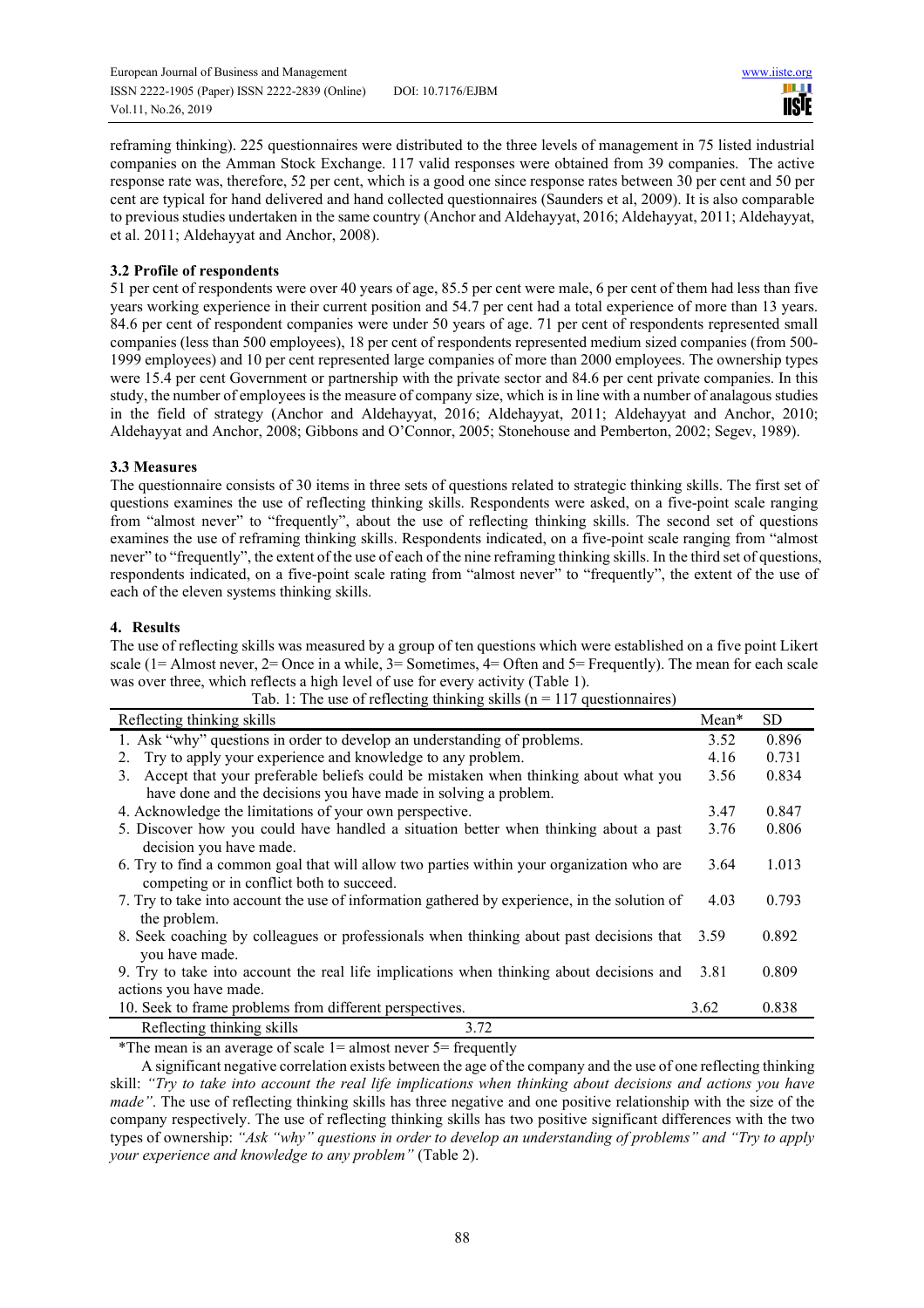| Tab. 2: The correlation between the use of reflecting thinking skills and the age of the company, employee |  |
|------------------------------------------------------------------------------------------------------------|--|
| numbers (size of company) and ownership ( $n = 117$ questionnaires)                                        |  |

| $\mu$ multiple is (size of company) and ownership ( $\mu$ – $\mu$ ) questionnales) |                     |                     |                    |
|------------------------------------------------------------------------------------|---------------------|---------------------|--------------------|
| Reflecting thinking skills                                                         | Company Age         | Company Size        | Company Ownership  |
|                                                                                    | Spearman's rho      | Spearman's rho      | Mann-Whitney U     |
|                                                                                    | (two-tailed) $r(p)$ | (two-tailed) $r(p)$ | (two-tailed) $(p)$ |
| Reflecting thinking skills 1:                                                      | $-0.770(0.411)$     | $-0.279(0.002)$     | 626.500 (0.033)    |
| Reflecting thinking skills 2:                                                      | 0.950(0.306)        | $-0.220(0.017)$     | 650.000 (0.046)    |
| Reflecting thinking skills 3:                                                      | $-0.187(0.044)$     | $-0.311(0.001)$     | 751.000 (0.255)    |
| Reflecting thinking skills 4:                                                      | $-0.131(0.158)$     | 0.030(0.749)        | 873.000 (0.884)    |
| Reflecting thinking skills 5:                                                      | 0.940(0.314)        | $-0.054(0.564)$     | 725.500 (0.248)    |
| Reflecting thinking skills 6:                                                      | 0.061(0.511)        | $-0.042(0.654)$     | 881.500 (0.940)    |
| Reflecting thinking skills 7:                                                      | 0.151(0.104)        | 0.081(0.387)        | 686.500 (0.093)    |
| Reflecting thinking skills 8:                                                      | 0.138(0.139)        | 0.023(0.802)        | 678.000 (0.090)    |
| Reflecting thinking skills 9:                                                      | 0.208(0.024)        | $-0.025(0.786)$     | 668.000 (0.070)    |
| Reflecting thinking skills 10:                                                     | 0.125(0.178)        | 0.290(0.001)        | 828.000 (0.613)    |

The greatest use of reframing thinking skills was in relation to *"Try to create and evaluate a larger number of possible solutions and perceptions when the problem is more complex*". This next greatest use related to *"Engage in discussions with those who hold a different world view and different beliefs"* and "*Try to use different points of view to map out different strategies needed for the resolution of a problem*". The least used was in relation to *"Try to create a pre-conceived solution to a situation before it has been clearly defined or understood"*  and *"Examine a problem by using one viewpoint"* (Table 3).

Tab. 3: The use of reframing thinking skills ( $n = 117$  questionnaires)

| Reframing thinking skills                                                                      | $Mean*$ | <b>SD</b> |
|------------------------------------------------------------------------------------------------|---------|-----------|
| 1. Try to create and evaluate a larger number of possible solutions and perceptions when       | 4.04    | 0.712     |
| the problem is more complex.                                                                   |         |           |
| 2. Engage in discussions with those who hold a different worldview and different beliefs.      | 3.91    | 0.881     |
| 3. Examine a situation by using various viewpoints.                                            | 3.82    | 0.784     |
| 4. Try to use different points of view to map out different strategies needed for the          | 3.91    | 0.799     |
| resolution of a problem.                                                                       |         |           |
| 5. Try to create a pre-conceived solution to a situation before it has been clearly defined or | 2.78    | 1.135     |
| understood.                                                                                    |         |           |
| 6. Track trends by asking everyone around you what is changing or what is new.                 | 3.18    | 1.164     |
| 7. Examine a problem by using one viewpoint.                                                   | 2.50    | 1.111     |
| 8. Try to avoid engagement in discussions with critics especially with those who make          | 2.80    | 1.052     |
| different assumptions about a situation.                                                       |         |           |
| 9. Try first to examine the problem at its face value and create plans to solve it before      | 3.25    | 0.946     |
| seeking other people's opinions.                                                               |         |           |
| Reframing thinking skills<br>3.55                                                              |         |           |

 $*$  The mean is an average of scale 1 = Almost never 5 = frequently

The correlation between the age of a company and the use of reframing thinking skills has one positive relationship and two negative relationships. These are *"Engage in discussions with those who hold a different worldview and different beliefs"*, *"Examine a problem by using one viewpoint"* and *"Try to avoid engagement in discussions with critics, especially with those who make different assumptions about a situation"*. No statistically significant differences exist between the size of company and the use of reframing thinking skills. The use of reflecting thinking skills has two significant positive differences with the two types of ownership respectively: *"Engage in discussions with those who hold a different world view and different beliefs"* and *"Examine a situation by using various viewpoints"* (Tab. 4).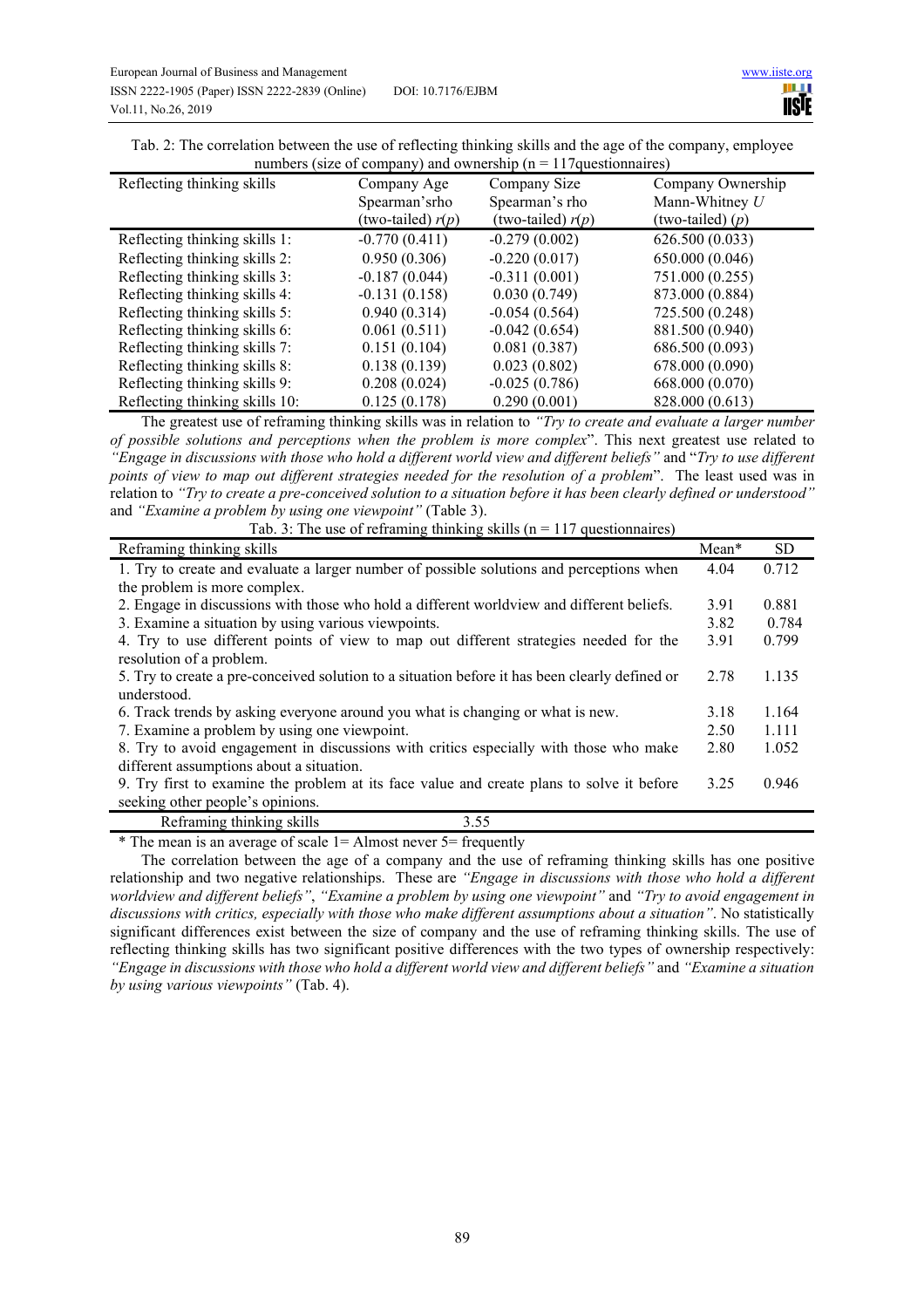| ownership ( $n = 117$ questionnaires) |                      |                           |                       |
|---------------------------------------|----------------------|---------------------------|-----------------------|
| Reframing thinking skills             | Company Age          | Company Size              | Company Ownership     |
|                                       | Spearman's rho (two- | Spearman's rho<br>$(two-$ | Mann-Whitney<br>(two- |
|                                       | tailed) $r(p)$       | tailed) $r(p)$            | tailed $(p)$          |
| Reframing thinking 1:                 | 0.107(0.252)         | $-0.710(0.448)$           | 667.500 (0.061)       |
| Reframing thinking 2:                 | 0.185(0.046)         | $-0.003(0.976)$           | 584.000 (0.012)       |
| Reframing thinking 3:                 | $-0.018(0.850)$      | 0.115(0.216)              | 590.000 (0.013)       |
| Reframing thinking 4:                 | $-0.047(0.612)$      | 0.023(0.808)              | 687.000 (0.096)       |
| Reframing thinking 5:                 | 0.035(0.705)         | $-0.052(0.578)$           | 797.500 (0.464)       |
| Reframing thinking 6:                 | $-0.115(0.217)$      | $-0.089(0.338)$           | 708.500 (0.155)       |
| Reframing thinking 7:                 | $-0.307(0.001)$      | $-0.173(0.062)$           | 789.000 (0.423)       |
| Reframing thinking 8:                 | $-0.328(0.000)$      | 0.047(0.618)              | 848.000 (0.735)       |
| Reframing thinking 9:                 | $-0.179(0.054)$      | 0.086(0.358)              | 820.000 (0.572)       |

Table 4: The correlation between the use of reframing thinking skills and age of company, size of company and

Jordanian industrial companies use all of the systems thinking skills (Table 5). The highest score was given to *"Focus on searching for the cause before taking any action"*, then *"Find that in most cases external environmental changes require changes internally"*, followed by *"Search for specific feedback on your company's performance"*.

Tab. 5: The use of systems thinking skills ( $n = 117$  questionnaires).

| Systems thinking skills                                                                     | Mean* | SD    |
|---------------------------------------------------------------------------------------------|-------|-------|
| 1. Find that in most cases external environmental changes require changes internally.       | 3.82  | 0.837 |
| 2. Try to think about how different parts of the company influence the way things are done. | 3.67  | 0.851 |
| 3. Concentrate on developing the capabilities of company employees to solve the problem     | 3.68  | 0.980 |
| when they are faced with a problem needing resolution.                                      |       |       |
| 4. Search to identify external environmental forces that affect your work.                  | 3.69  | 0.914 |
| 5. Try to focus on breaking the problem into parts before defining it.                      | 3.78  | 0.852 |
| 6. Search for specific feedback on your company's performance.                              | 3.79  | 0.866 |
| 7. Seek to extract patterns or rules from the available information.                        | 3.65  | 0.844 |
| 8. Focus on searching for the cause before taking any action.                               | 3.86  | 0.880 |
| 9. Seek to understand how the individuals in the situation are interrelated to each other.  | 3.64  | 0.951 |
| 10. Try to take into account how change occurs through the influence of environmental       | 3.72  | 0.839 |
| factors.                                                                                    |       |       |
| 11. Try to look for changes in the company's structure that leads to significant enduring   | 3.02  | 1.137 |
| improvements.                                                                               |       |       |
| Systems thinking skills<br>3.67                                                             |       |       |

\* The mean is an average of scale 1= Almost never 5= frequently

However, the systems thinking skill, which these companies use least, was *"Try to look for changes in the company's structure that lead to significant enduring improvements"*. Overall, however, there was relatively little difference in the use of the various systems thinking skills. This is similar to the use of reflecting skills, but unlike the use of reframing skills.

The use of systems thinking skills has two positive relationships with the age of the company: *"Seek to extract patterns or rules from the available information"* and *"Focus on searching for the cause before taking any action"*. The use of systems thinking skills has two positive relationships and one negative relationship with the size of the company. These relate to *"Search to identify external environmental forces that affect your work"*, *"Search for specific feedback on your company's performance"* and *"Seek to understand how the individuals in the situation are interrelated to each other"*. The use of systems thinking skills has five significant differences for the two types of ownership. These are *"find that in most cases external environmental changes require changes internally"; "try to think about how different parts of the company influence the way things are done"*; *"seek to extract patterns or rules from the available information"; "focus on searching for the cause before taking any action"* and *"seek to understand how the individuals in the situation are interrelated to each other* (Table 6)*"*.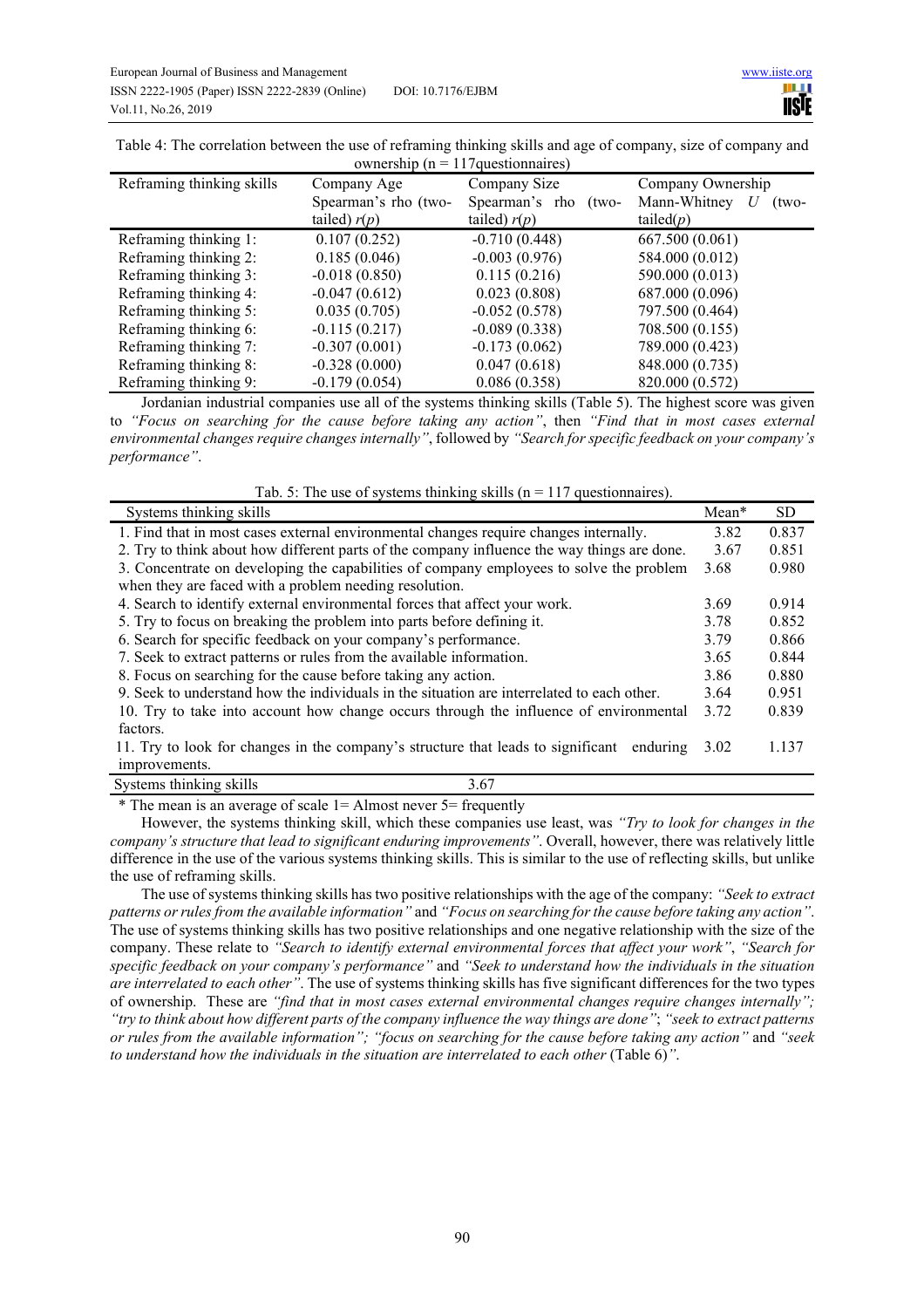|                         | $\alpha$ comproved and ownership $(n-1)$ / questionnancs) |                      |                           |
|-------------------------|-----------------------------------------------------------|----------------------|---------------------------|
| Systems thinking skills | Company age                                               | Company size         | Company ownership         |
|                         | Spearman's rho<br>(two-                                   | Spearman's rho (two- | Mann-Whitney U<br>$(two-$ |
|                         | tailed) $r(p)$                                            | tailed) $r(p)$       | tailed) $(p)$             |
| Systems thinking 1:     | $-0.129(0.166)$                                           | $-0.113(0.225)$      | 562.500 (0.006)           |
| Systems thinking 2:     | 0.092(0.324)                                              | $-0.014(0.878)$      | 632.000 (0.034)           |
| Systems thinking 3:     | 0.171(0.065)                                              | 0.117(0.209)         | 653.000 (0.058)           |
| Systems thinking 4:     | $-0.002(0.983)$                                           | 0.197(0.033)         | 794.500 (0.440)           |
| Systems thinking 5:     | $-0.011(0.903)$                                           | 0.049(0.596)         | 873.000 (0.659)           |
| Systems thinking 6:     | 0.028(0.767)                                              | 0.329(0.000)         | 672.500 (0.073)           |
| Systems thinking 7:     | 0.120(0.023)                                              | 0.118(0.204)         | 577.500 (0.011)           |
| Systems thinking 8:     | 0.189(0.042)                                              | $-0.049(0.597)$      | 542.000 (0.004)           |
| Systems thinking 9:     | 0.054(0.566)                                              | $-0.210(0.023)$      | 386.500 (0.000)           |
| Systems thinking 10:    | 0.119(0.203)                                              | $-0.006(0.951)$      | 718.000 (0.162)           |
| Systems thinking 11:    | 0.011(0.905)                                              | $-0.102(0.272)$      | 788.500 (0.422)           |

Tab. 6: The correlation between the use of systems thinking skills and company age, company size (number of employees) and ownership  $(n=117$ questionnaires)

## **5. Discussion**

#### **5.1 Reflecting skills**

The findings indicate that Jordanian industrial companies believe in the ability of reflecting thinking skills to enhance their experience and knowledge and thereby lead to the solution of a problem. The findings indicate also that Jordanian industrial companies create a balance between actual reflections and the strategic decisions that they have made. In this context, the findings showed that the use of reflecting thinking skills scored 3.72 overall. Trying to take into account the use of information gathered by experience in the solution of a problem scored 4.03. The lowest score recorded is "acknowledging the limitations of your own perspective" (3.47). The mean values of all skills are relatively close to one other. This result may be due to the homogeneity of the age of the participants, their education level, their management level and their work experience. 51.3 per cent were over 40 years of age and 29.1 per cent were from 36 to 40. 75.2 per cent had a Bachelor degree as their highest qualification while 12.0 per cent had a Master degree as their highest qualification. 47.0 per cent were top-level managers while 51.3 per cent were middle level managers. 24.8 per cent had 9-12 years' work experience while 54.7 per cent had 13+ years' work experience.

Pisapia et al. (2009) found that there is a relationship between the age of their respondents and the use of reflective thinking skills and that the group aged 20-25 years used reflective thinking skills but less than the other categories in their sample study, which meant that the use of these skills increased with the age of employees. Karğin and Aktaş (2012) found that the use of reflective thinking skills related to education level (i.e. possession of a Bachelor's degree) and a higher usage of reflecting thinking skills by CPA Certified Public Accountant trainees in Turkey compared to Certified Public Accountants (CPAs). The use of reflecting skills for CPA trainees was higher than for CPAs. The findings also are consistent with those of Pang and Pisapia (2012) who found that the use of reflecting skills is a function of education and training, with those Hong Kong School leaders who held higher degrees practising it more than those with lower degrees do.

The results show no statistically significant correlation between the use of reflecting thinking skills and the age of the company. That is to say, the age of the company did not affect or determine participants' involvement in the practice of reflecting thinking skills. The ability of Jordanian industrial companies to practice reflecting thinking skills may depend on its age: 69.2 per cent of companies were between 20 and 49 years old. In addition, these companies may recruit personnel who have previous experience of the use of strategic thinking skills.

The findings show less statistically significant relationships between the use of reflecting thinking skills and the size of the company. This finding is consistent with Stonehouse and Pemberton (2002) who did not find a relationship between the practice of strategic thinking and organisational size in medium and small size SMEs companies in the UK, but did so in larger size companies. Jordanian companies are similar in size to the SMEs in Stonehouse and Pemberton (2002)'s sample.

Companies in different types of ownership did not differ in their use of reflecting thinking skills. This may be because the managers of both types of company are mainly Jordanian. This finding is consistent with Karğin and Aktaş (2012) who found that the use of reflecting thinking skills differed by work position for both CPAs and CPA trainees. Their study found no relationship between the use of reflecting thinking skills and age, work experience, education level or gender for both groups.

#### **5.2 Reframing Skills**

The findings indicate that the majority of Jordanian industrial companies have a relatively high commitment to the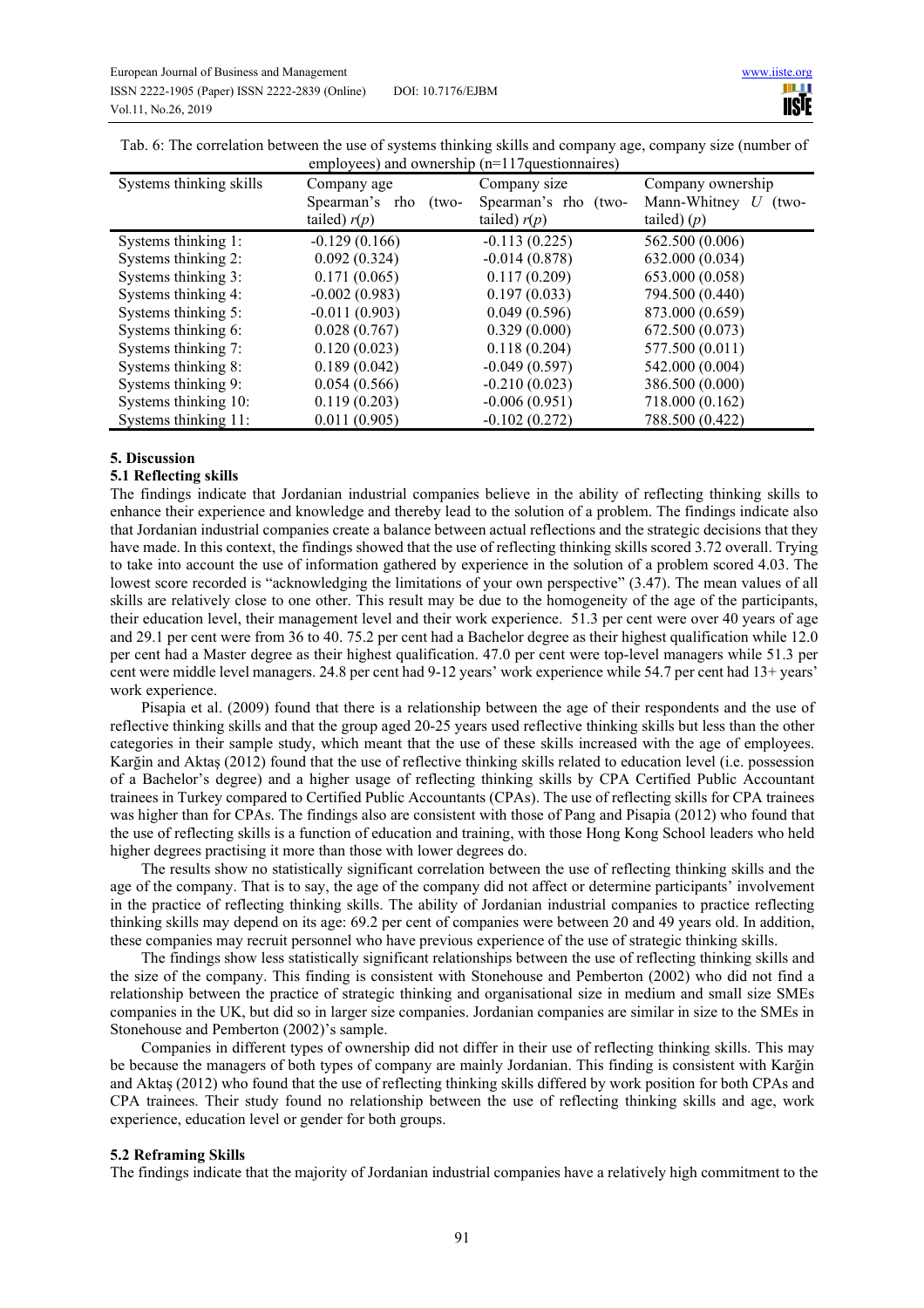use of reframing thinking skills and try to use different ways to map out the different strategies needed to solve problems. These ways include creating different solutions and perceptions, examining different viewpoints, discussions with employees from different management levels, and holding different beliefs, to solve a problem. The use of reframing thinking skills recorded an overall mean of 3.55. These findings showed that Jordanian industrial companies make considerable use of reframing thinking skills to find different alternatives to solve a problem. Moreover, the study showed that the use of the activity "trying to create and evaluate a larger number of possible solutions and perceptions when the problem is more complex" recorded the highest score, 4.04, while the lowest rank recorded was in the use of examining a problem by using one viewpoint, with a score of 2.50. This finding is consistent with Karğin and Aktaş (2012) who found greater use of reframing thinking skills by CPA trainees in Turkey compared to CPAs.

The findings show that the use of reframing thinking skills has three negative relationships with the age of industrial companies. This means that some older companies who may not believe in the benefits of strategic thinking engage less in the practice of reframing thinking skills than those who believe in its benefits. That is to say, the age of listed industrial companies did not affect or determine the participants' use of reframing thinking skills. This could be because the majority of industrial companies are nearly the same age (i.e. less than 50 years of age (84.6 per cent) and those companies were not facing difficulties in practicing reframing thinking skills at different levels in their companies.

The size of the company did not determine the participants' involvement in the use of reframing thinking skills. This finding is consistent with Stonehouse and Pemberton (2002) who did not find a relationship between the practice of strategic thinking and the size of the company in medium and small size SMEs in the UK but did so in larger size companies. Jordanian companies are similar in size to the SMEs in Stonehouse and Pemberton (2002)'s sample.

Karğin and Aktaş (2012) did not find a statistically significant relationship between the use of reframing thinking skills and age, gender, work experience and education level. However, they did find statistically significant differences between work position and the use of reframing thinking skills.

The findings of this study show no statistically differences between the two types of ownership for seven out of nine of the reframing thinking skills. That is to say, the nature of ownership did not affect or determine the participants' involvement in the use of reframing thinking skills. This may be due in part to the fact that the managers from different levels are overwhelmingly Jordanian. In addition, the cultures of their companies are participative, they are willing to share information with middle and lower management, and they are willing to share responsibility for their decisions.

## **5.3 Systems Thinking Skills**

The results indicate that Jordanian industrial companies put more emphasis on the use of systems thinking skills and the mean for all activities of involvement in the use of systems thinking as a cognitive skill was more than three (3.67) and this indicates a relatively high level of participation in the use of systems thinking skills by Jordanian industrial companies. That is to say, there was a use of systems thinking skills by a majority of Jordanian industrial companies and they believe in its benefits through involvement in all of its activities. A number of other studies of strategic thinking have reported similar results. El-Farra et al. (2008) and El-Farra (2009) found a relatively high use of systems thinking skills amongst Ministry of Health managers in different divisions in the Gaza Strip and in non-governmental leadership in Gaza Province. Psiapia et al. (2009) found that four universities in the United States, Hong Kong, Shanghai and Malaysia made extensive use of systems thinking skills with only a small variance in the level of use from country to country. Karğin and Aktaş (2012) found that CPA trainees in Turkey used system thinking more than CPAs.

The results show two statistically significant differences between company age and involvement in systems thinking skills. There was only one positive correlation out of eleven between the participants' involvement in systems thinking skills and the size of the company. Therefore, neither age nor size of company affected or determined the use of systems thinking skills in Jordanian listed industrial companies. The findings show five positive statistical relationships between the type of ownership and the use of systems thinking skills.

Karğin and Aktaş (2012) also found no relationship between the usage of systems thinking skills and certain managerial factors (i.e. age, work experience, education level and gender) in their study. Moreover, El-Farra et al. (2008) reported a similar finding in a Middle Eastern context. They found no significant differences between Primary Health Care and Hospitals in the Gaza Strip in the practice of systems thinking because general managers, managers and heads of department of both Directorates were similar in their level of education (they held at least a Bachelor degree). They also found no significant relationship between involvement in systems thinking and the size of division, governorate, qualifications and experience in the Ministry of Health in the Gaza Strip. However, El-Farra (2009) found no significant relationship between involvement in systems thinking and age and gender among the non-governmental leadership in Gaza Province. This might relate to the participants' similar education level, as the vast majority (85.5 per cent) of them held at least a Bachelor degree.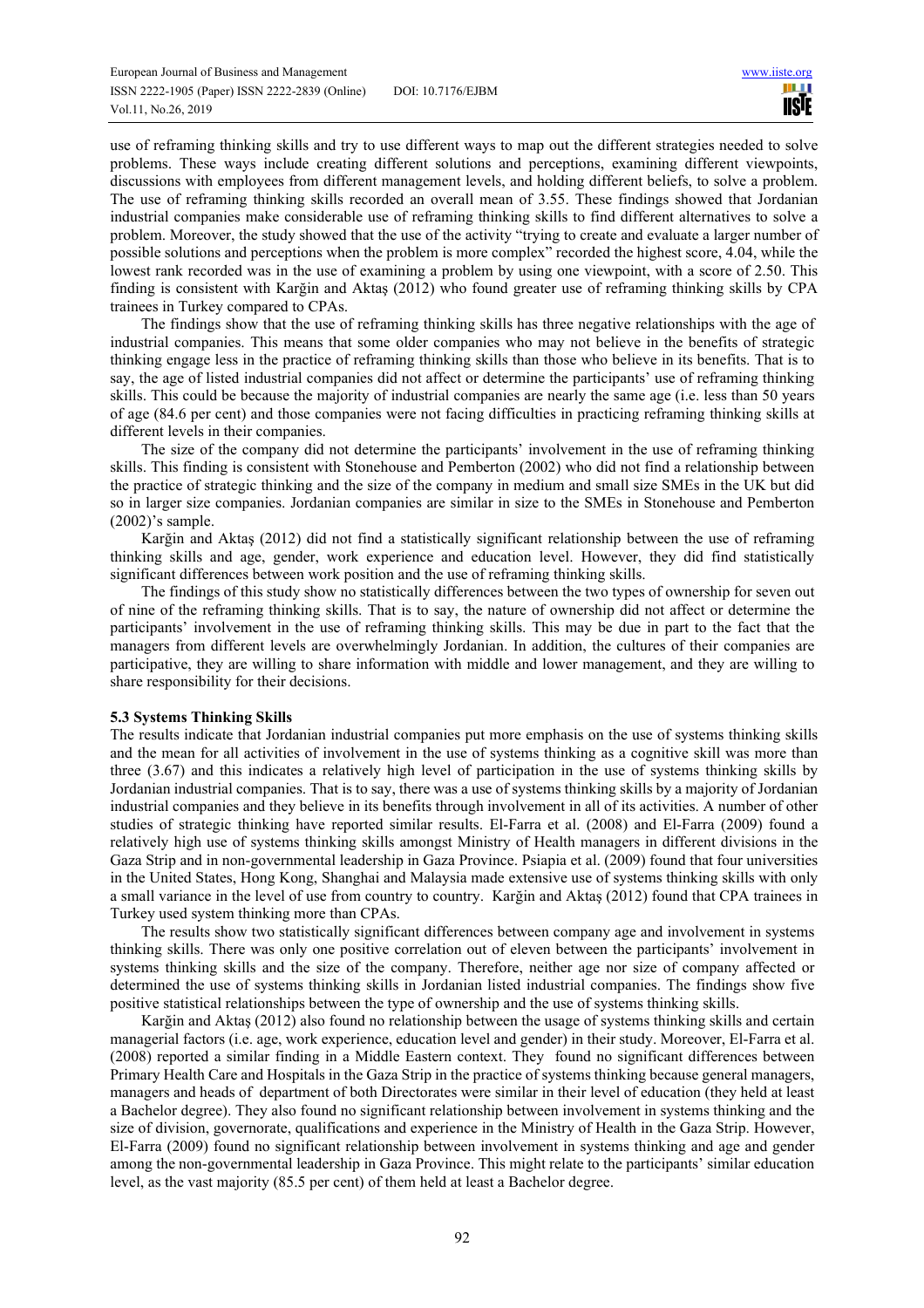### **Conclusions**

Strategy scholars have asserted that strategic thinking is an important process for enhancing competitive advantage in industrial companies. However, there has been limited research to date on strategic thinking in industrial companies in emerging market contexts, particularly in the Middle East. This study attempts to fill the gap in the literature by providing a better understanding of the nature and practice of strategic thinking in listed Jordanian industrial companies. This is the first such study and is one of the first in the Middle East. The study explores the practice of strategic thinking in Jordanian listed companies and identifies the information sources of the skills used in strategic thinking. The study investigates the effect of company age, company size and type of ownership on the extent of the use of strategic thinking skills (i.e. reflecting, reframing and systems thinking skills).

Jordanian listed industrial companies practice extensively strategic thinking skills (i.e. reflecting, reframing and systems thinking skills). The companies use reflecting and systems thinking skills uniformly. However, they exercise greater discretion in the use of reframing skills. This may relate to the similarity in age, experience and education level of the respondents. Pang and Pisapia (2012) and Pisapia et al. (2009) concluded in their study that the use of strategic thinking skills increases with age and experience - the younger you are the less you use strategic thinking skills. This study provides an insight into the relationship of the practice of strategic thinking with certain organizational characteristics (age, size and type of ownership). However, more investigation is needed to find out the relationship between managerial characteristics and the practice of strategic thinking in Jordanian industrial companies, although there are indications that companies pay more attention to achieving them at different levels of management.

Although the findings of the study have some generalisability, they do have two limitations. First of all, the nature of this research is descriptive and the method used is a cross-sectional survey. This does not provide the opportunity to explore in more depth some of the areas related to the practice of strategic thinking in Jordanian companies. An in-depth type of study that focuses on a smaller number of respondents, as well as a smaller number of these companies, should be used in future research. The second limitation is the study's concentration on Jordanian industrial companies listed on the Amman Stock Exchange. This may affect negatively the generalizability of the findings to other types of businesses, which operate outside the Amman Stock Exchange (e.g. medium and small size businesses). The relationship between strategic thinking and the culture, structure, performance and decision making of medium and small size industrial businesses in Jordan should be investigated in future research.

In spite of these limitations, this study does provide findings which help to understand the extent of the use of strategic thinking in Jordanian industrial companies. It also provides information regarding the relationship between the practice of strategic thinking and certain organizational characteristics (company age, size, and type of ownership). It can be concluded from the findings that Jordanian industrial companies are still crafting their strategic architecture.

#### **References**

Abraham, S. (2005), Stretching strategic thinking. Strategy & Leadership, 33(5), pp. 5–12.

- Aldehayyat, J. (2011), Organizational characteristics and the practice of strategic planning in Jordanian hotels. International Journal of Hospitality Management, 30(1), pp.92-199.
- Aldehayyat, J. A. Al Khattab, A. Anchor, J. (2011). The use of strategic planning tools and techniques by hotels in Jordan. Management Research Review, 34(4), pp. 477-490.
- Aldehayyat, J. and Anchor, J. (2008), Strategic Planning Tools and Techniques in Jordan: Awareness and Use. Strategic Change, 17(7-8), pp. 281-293.
- Aldehayyat, J. and Anchor, J., (2010). Strategic planning implementation and creation of value in the firm. Strategic Change, 19(3-4), pp. 163–176.
- Allio, R. (2006). Strategic thinking: the ten big ideas. Strategy and Leadership, 34(4), pp.4-13.
- Alsallem, M. (2005). The Basics of Strategic Management. Amman, Jordan: Darwael Press.

Al-Zu'bi, H. (2016). Strategic thinking Competencies and their Impact on Strategic Flexibility. Journal of Current Research Science, 4(1), pp. 35-39.

- Amman Trade Point. (2009). General Information about Jordan. The information available at :<http://www.jedco.gov.jo/atp/index.php?option=com\_content&view=article&id=2&Itemid=3&lang=en> accessed [26/05/2013].
- Anchor J. and Aldehayyat J. (2016), Strategic decision implementation in an emerging market, Management Decision, 54(3), pp. 646-663.
- Baloch, Q. and Inam, M. (2007), Strategic Thinking: Catalyst to Competitive Advantage. Journal of Managerial Sciences, 1(2), pp. 1-26.
- Bonn, I. (2001), Developing strategic thinking as a core competency. Management Decision, 39(1), pp. 63-70.
- Bonn, I. (2005), Improving Strategic Thinking: a multilevel approach. Leadership and Organization Development Journal, 26(5), pp.336-354.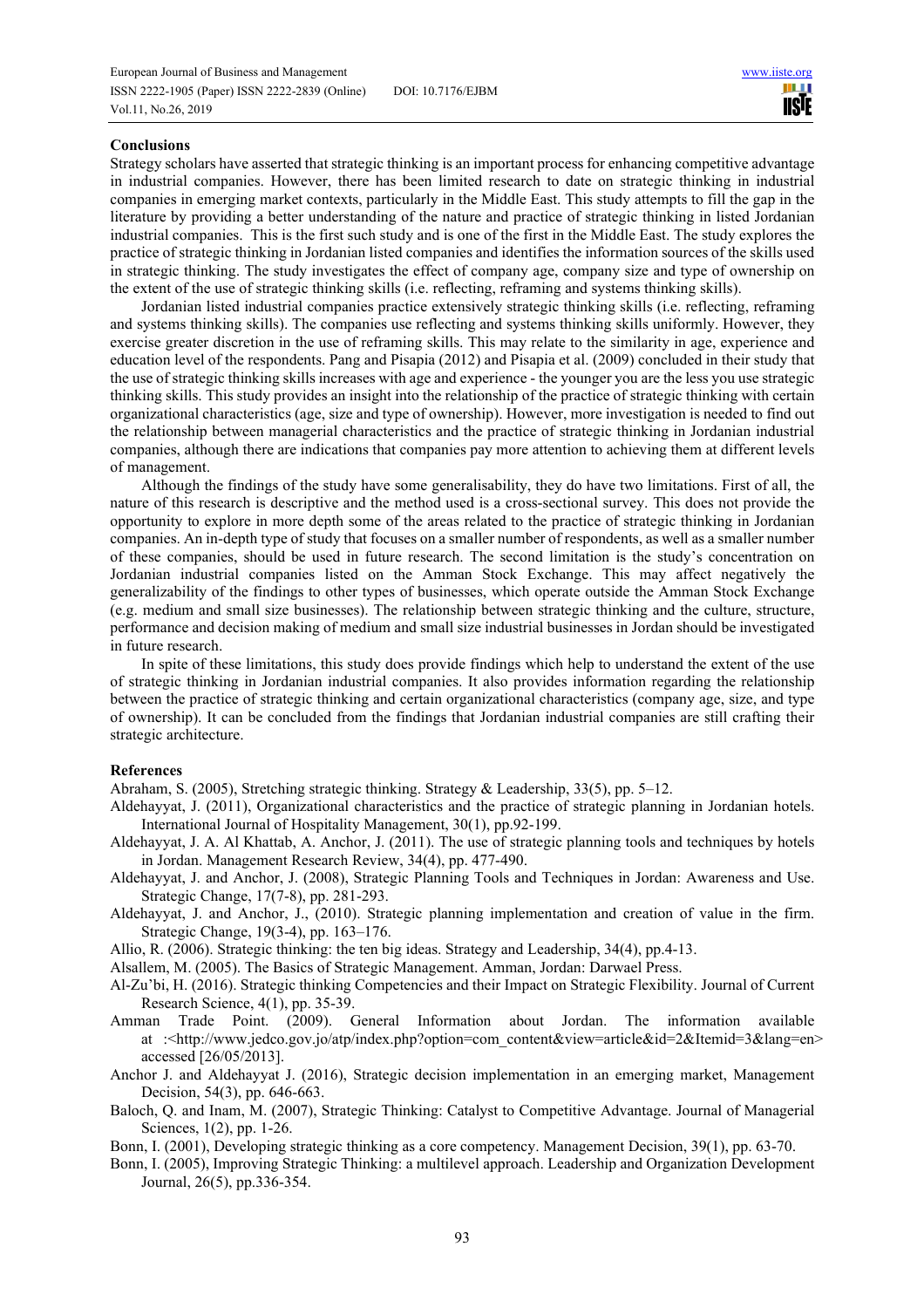- Bonn, I. and Christodoulou, C. (1996), From Strategic Planning to Strategic Management. Long Range Planning, 29(4), pp. 543-551.
- Casey, A. and Goldman, E. (2010), Enhancing the ability to think strategically: a learning model. Management Learning, 41(2), pp. 167-185.
- Department of Statistics Jordan. (2017), Jordan Population, The information available [on line] at: < http://dosweb.dos.gov.jo/population/population-2/> accessed [10/9/2018].
- El-Farra, M. (2009). The Level of Strategic Thinking among Non-Governmental Leadership in Gaza Province, Journal of Al Al-Rafedeen Development-Iraq, Vol. 95, No. 31, pp. 33-59. The article is available [on line] at: <http://www.iasj.net/iasj?func=fulltext&aId=33686> accessed [10/9/2016].
- El-Farra, M., Juda, M. and Nafeh, B. (2008), Strategic Thinking at the Ministry of Health in the Gaza Strip: Management Viewpoint. Journal of Al Azhar Unversity-Gaza, Humanities Sciences, Vol. 10, No. 1, pp. 21- 48. The article is available [on line] at: www.alazhar.edu.ps/juornal123/detailsr.asp?scqq1=863 [3/07/2012].
- Gallen, T. (2006), Managers and strategic decisions: does the cognitive style matter? Journal of Management Development, 25(2), pp. 118-133.
- Ghauri, P.and Gronhaug, K. (2010), Research Methods in Business Studies. 4th Edition, London: Financial Times Prentice Hall.
- Ghorbani, M. and Kiani, B. (2012).The relationship Between Strategic Thinking of Managers and Readiness for Strategic Transformation, Middle-East Journal of Scientific Research, 11(8), pp. 992-1002.
- Gibbons, P. and O'Connor, T. (2005), Influences on strategic planning processes among Irish SMEs, Journal of Small Business Management, 43(2), pp. 170-186.
- Gilmore, B. (2007), Integrating Strategic Thinking into your Organization for Long-Term Competitive Advantage. Leadership Advance Online- Issue XI, The information is available [on line]  $\lt$ http://www.regent.edu/acad/global/publications/lao/issue 11/gilmore.htm> accessed [30/06/2018].
- Goldman, E. (2008), The Power of Work Experiences: Characteristics Critical Developing Expertise in Strategic Thinking. Human Resource Development Quarterly, 19(3), pp. 217-239.
- Goldman, E. (2009), Experiences That Develop the Ability to Think Strategically. Journal of Healthcare Management, 54(6), pp. 403-417.
- Goldman, E. and Casey, A. (2010), Building a Culture that Encourages Strategic Thinking. Journal of Leadership & Organizational Studies, 17(2), pp. 119-128.
- Goldman, E. Scott, A., and Follman M. (2015), Organizational practices to develop strategic thinking. Journal of Strategy and Management, 8(2), pp. 155-175.
- Goldman, E. Scott, A. M. (2016), Competency models for assessing strategic thinking. Journal of Strategy and Management, 9(3), pp. 258-280.
- Graetz, F. (2002), Strategic thinking versus strategic planning: towards understanding the complementarities. Management Decision, 40(5), pp. 456-462.
- Halis, M., Sariisik, M. and Turkay, O. (2010), Institutional Strategic Consciousness and its Reflections: Research on Qualified Hotels in Istanbul. Journal of Global Strategic Management, 4(2), pp. 160-170.
- Hamel, G. and Prahalad, C. K. (1994), Competing for the Future. Boston, USA: Harvard School Press.
- Heracleous, L. (2003). Strategy and Organization: Realizing Strategic Management. Cambridge, United Kingdom: Cambridge University Press.
- Heracleous, L., (1998). Strategic Thinking or Strategic Planning? Long Range Planning 31(3), pp. 481-487.
- Index of Economic Freedom Score (2013) Jordan's economic freedom score. The information available [on line] at: <http://www.heritage.org/index/pdf/2013/countries/jordan.pdf> accessed [19/05/2013].
- Jelenc, L. and Swiercz, P.M. (2011), Strategic thinking capability: Conceptualization and measurement. The 56th Annual ICSB World Conference, Stockholm, Sweeden, 15-18 June, 2011, the information available [on line] at :< http://www.icsb2011.org/download/18.62efe22412f41132d41800012398/310.pdf > accessed [20/02/2013].
- Karğin, S. and Aktaş, R. (2012), Strategic Thinking Skills of Accountants during Adoption of IFRS and the new Turkish Commercial Code: A survey from Turkey. Social and Behavioral Sciences, 58, pp. 128-137.
- Karimi, E., Aslizadeh, A. and Khalilinaghadeh, M. (2014). An Investigation of The Impact of Competitive and Global Approach on Strategic Thinking of Managers of Tehran Shahidtondgoyan Oil Refining Company. International Journal of Current Life Sciences, 4(1), pp.84-87.
- Kaufman, R. (1991). Strategic planning plus: an organizational guide. Glenview, IL: Scott Foresman.
- Khalili, K., Armani, M., Rahimi, H., Jamshidi, F., and Jamshidi, Z. (2015). The Role of Strategic Thinking in Organizational Performance: A Case Study of the Municipality of Ilam. International Journal of Review in Life Sciences, 5(8), pp. 56-62.
- Kutschera, I. and Ryan, M. (2009). Implications of Intuition for Strategic Thinking: Practical Recommendations for Gut Thinkers. SAM Advanced Management Journal, 74(3), pp. 12-20.
- Lawrence, E. (1999). Strategic Thinking: A Discussion Paper. Public Services of Commission of Canada. The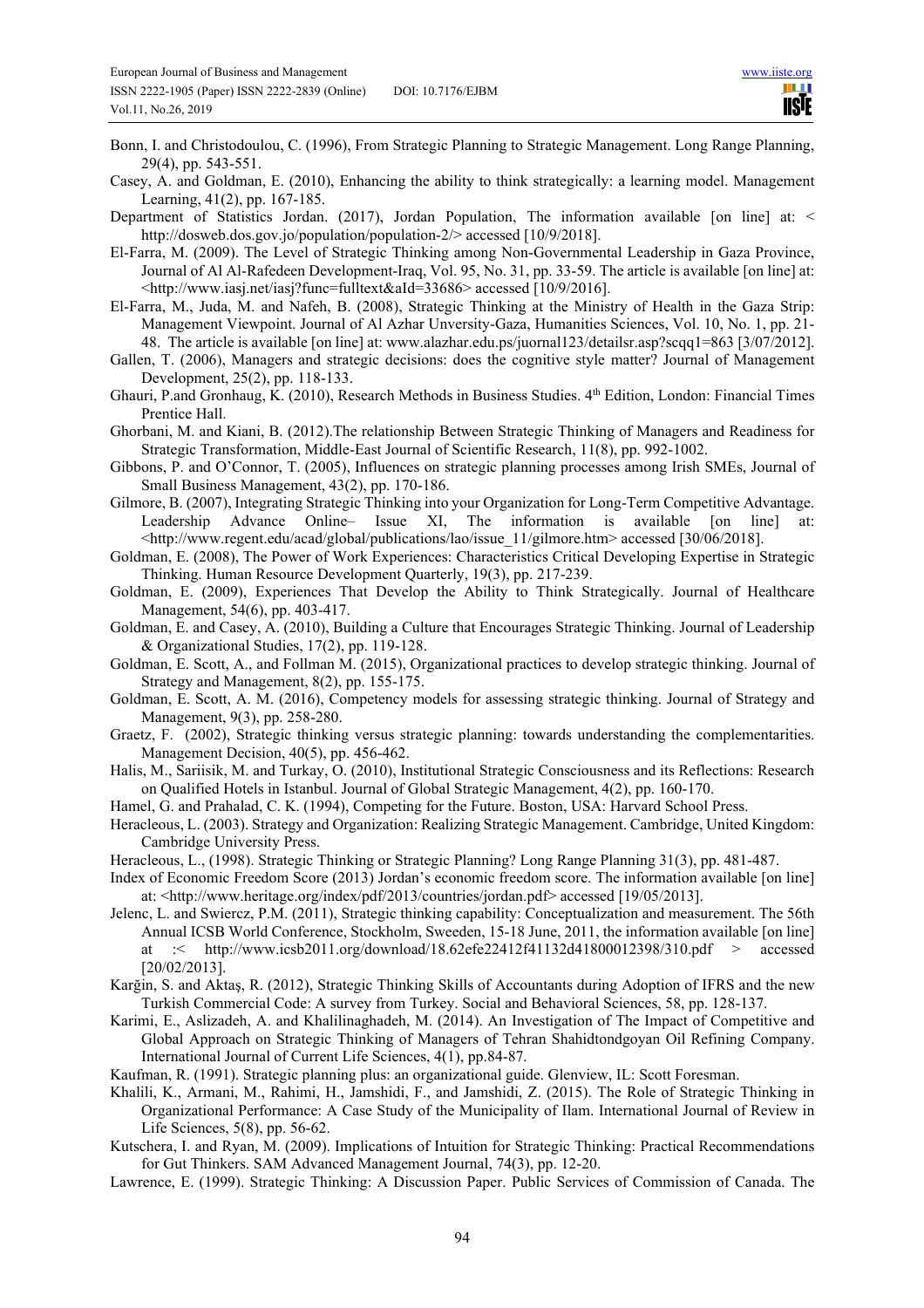information is available [on line] at: <www.theraffettogroup.com /Strategic Thinking: Discussion paper.pdf.> accessed [16/01/2010].

- Liedtka, J. (1998a), Strategic thinking: Can it be taught? Long Range Planning, 31(1), pp. 120-129.
- Liedtka, J. (1998b), Linking Strategic Thinking with Strategic Planning. Strategy and Leadership, 26(4), pp. 30- 35.
- Mainardes, E.W.,Ferreira, J.J., and Raposo, M.L. (2014), Strategy and Strategic Management Concepts: are they recognised by Management Students?. E&M Ekonomie a Management, 17(1), pp.44-61. http://dx.doi.org/10.15240/tul/001/2014-1-004
- Mason, J. (1986). Developing Strategic Thinking. Long Range Planning, 19(3), pp. 72-80.
- Matheson, D. and Matheson, E. (2001), Smart Organizations Perform Better. Research-Technology Management, 44(4), pp. 49-54.
- Mintzberg, H. (1994a), The Rise and Fall of Strategic Planning. London, United Kingdom: Prentice Hall.
- Mintzberg, H. (1994b), The Fall and Rise of Strategic Planning. Harvard Business Review, 72(1), pp. 107-114.
- Monnavarian, A., Farmani, G. Yajam, H. (2011), Strategic thinking in Benetton. Business Strategy Series, 12(2), pp. 63-72.
- Moon, B. (2013), Antecedents and outcomes of strategic thinking. Journal of Business Research, 66(10), pp. 1698- 1708.
- O'Shannassy, T. (1999), Strategic Thinking: A Continuum of Views and Conceptualisation. RMIT School of Business, The information is available [on line] at: <.mams.rmit.edu.au /5rbhieqtd50.pdf.> accessed [11/01/2010].
- O'Shannassy, T. (2000), Models and methodology to study strategic thinking in Australian Public Companies. RMIT University, School of Management, The information is available [on line] at: <http://mams.rmit.edu.au/xdcktyrvbihz.pdf> accessed [30/06/2011].
- O'Shannassy, T. (2001), Lessons from the Evolution of the Strategy Paradigm. Journal of the Australia and New Zealand Academy of Management, 7(1), pp. 25-37.
- O'Shannassy, T. (2003), Modern Strategic Management: Balancing Strategic Thinking and Strategic Planning for Internal and External Stakeholders. Singapore Management Review, 25(1), pp. 53-67.
- Pang, N. S. and Pisapia, J. (2012), The Strategic Thinking Skills of Hong Kong School Leaders: Usage and Effectiveness. Educational Management Administration & Leadership, 40(3), pp. 343-361.
- Pisapia, J. (2009). The Strategic Leader. The information is available [online] at :<http://slideshare.net/jpisapia/strategic-thinking-skills> accessed [22-6-2018].
- Pisapia, J., Ellington, L., Toussaint, G. and Morris, J. (2011), Strategic Thinking Skills: Validation and Confirmation of Constructs. The information is available [on line] at: <http://www.academia.edu/755209/Strategic\_Thinking\_Skills\_Validation\_and\_Confirmation\_of\_Construct s> accessed [25/2/2018].
- Pisapia, J., Pang, N., Lin, Y. and Morris, J. (2009), A Comparison of the Use of Strategic thinking Skills of Aspiring School leaders in Hong Kong, Malaysia, Shanghai, and the United States: An Exploratory Study. International Education Studies, 2(2), pp.46-58.
- Pisapia, J., Reyes-Guerra, D. and Coukos-Semmel, E. (2005), Developing the Leader's Strategic Mindset: Establishing the Measures. Leadership Review, 5(1), pp. 41-68.
- Raimond, P. (1996), Two Styles of Foresight: Are We Predicting the Future or Inventing It? Long Range Planning. 29(2), pp. 208-214.
- Salih, A., and Alnaji, L. (2014), Impact of Strategic Thinking and Strategic Agility on Strategic Performance: A Case Study of Jordanian Insurance Industry Companies. International Review of Management and Business Research, 3(4), pp. 1871-1882.
- Saunders, M., Lewis, P., and Thornhill, A. (2009), Research Methods for Business Students, 5<sup>th</sup> Edition, London,UK : Prentice Hall..
- Segev, E. (1989). A Systematic Comparative Analysis and Synthesis of Two Business-level Strategic Typologies. Strategic Management Journal, 10(5), pp. 487-505.
- Steiner, G., Kunin, H., and Kunin, E. (1983), Formal Strategic Planning in the United States Today. Long Range Planning, 16(3), pp. 12-17.
- Stonehouse G., and Pemberton J. (2002), Strategic Planning in SMEs–some empirical findings. Management Decision, 40(9), pp. 853-861.
- Tavakoli, I. and Lawton, J. (2005), Strategic thinking and knowledge management. Handbook of Business Strategy, 6(1), pp.155-160.
- Torkamani, B. and Mymand, M. (2016), Investigation of the Relationship between Organizational Intelligence and Strategic Thinking and Determination of Its Role in Creation of a Mindful Organization: a Case Study Research. Mediterranean Journal of Social Sciences, 7(3), pp. 79-85.
- Turkay, O., Halis, M., Sariisk, M. and Calman, I. (2012), Effects of strategic consciousness and strategic planning